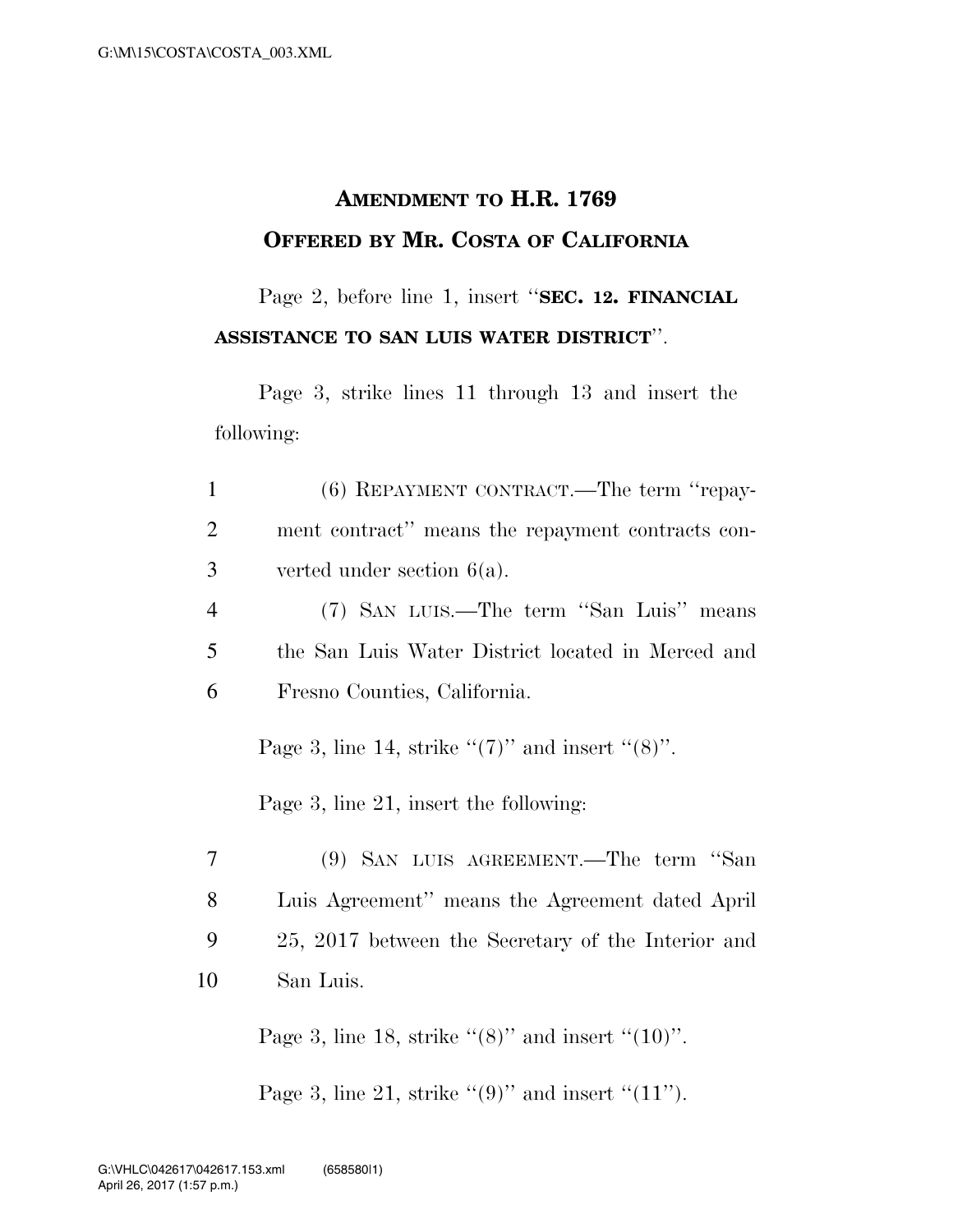Page 3, line 23, strike  $\lq(10)$ " and insert  $\lq(12)$ ".

Page 4, line 3, strike  $((11)$ " and insert  $((14)$ ".

Page 4, line 12, strike ''Agreement'' and insert ''Agreement and the San Luis Agreement''.

Page 4, line 18, strike ''Westlands, and'' and insert ''the Westlands Water District or San Luis Water District, and''.

Page 4, line 23, strike ''Westlands'' and insert ''the Westlands Water District or lands within the San Luis Water District''.

Page 5, strike lines 3 through 8 and insert the following: ''the Westlands Water District or the San Luis Water District. The Westlands Water District shall be responsible for the management of drainage water within its boundaries, in accordance with Federal and California law consistent with the 'Agreement between the United States and Westlands Water District August 2015', signed September 15, 2015. The San Luis Water District shall be responsible for the management of drainage water within its boundaries, in accordance with Federal and California law consistent with the Agreement dated April 25, 2017 between the Secretary and the San Luis Water District.''.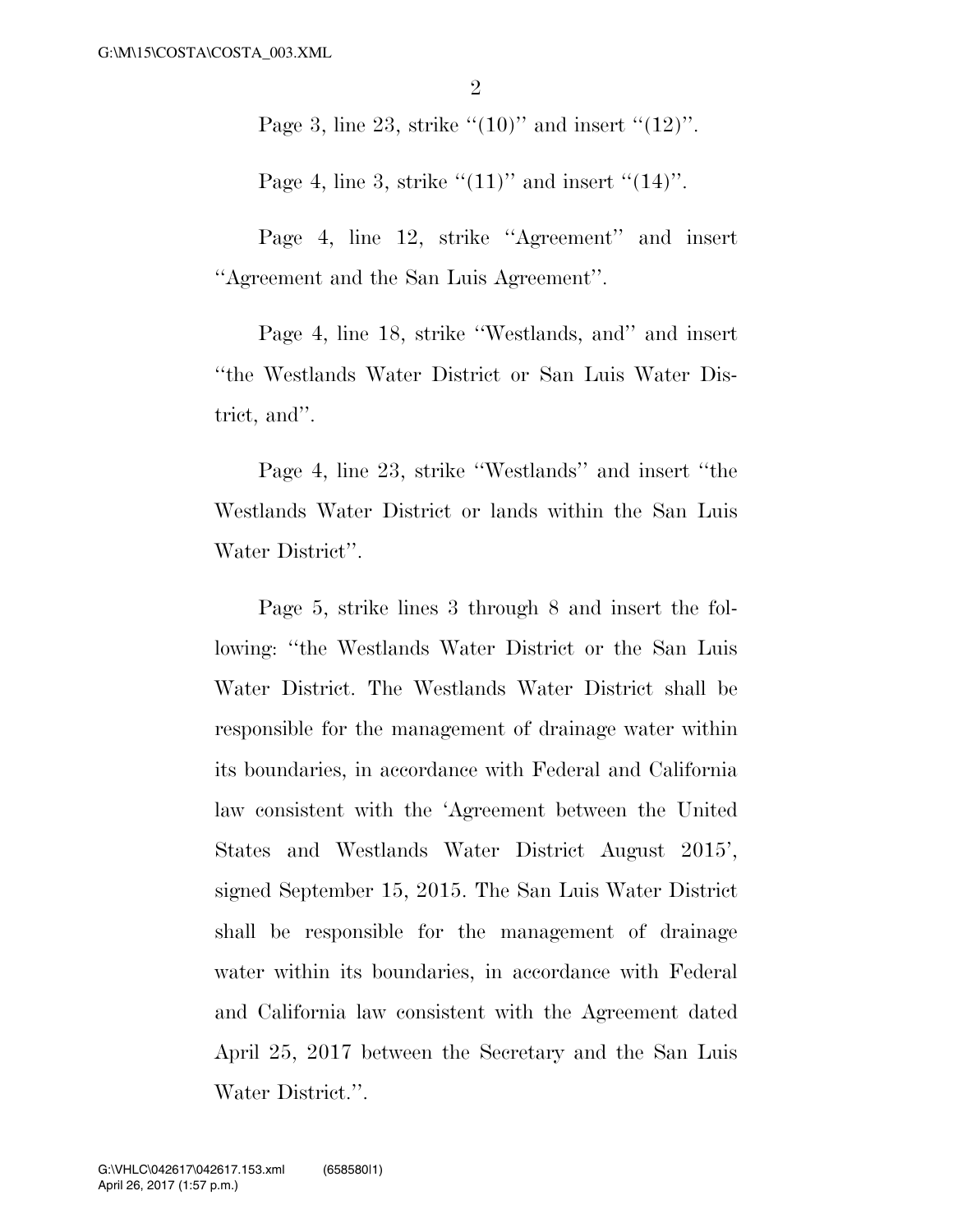Page 5, strike lines 18 through 23 and insert the following: ''Upon enactment of this Act, and as provided in the Westlands Agreement and the San Luis Agreement, Westlands shall assume all legal responsibility for the management of drainage water within its boundaries in accordance with Federal and California law, provided that Westlands shall not discharge water outside of its boundaries, and San Luis shall assume all legal responsibility for the management of drainage water within its boundaries in accordance with Federal and California law.''.

Page 6, line 8, strike ''Agreement.'' and insert the following: ''Agreement. The Secretary is further directed to convert San Luis' existing long-term or interim renewal water service contract entered into under section 9(e) of the Act of August 4, 1939 (53 Stat. 1196) to a repayment contract under sections 9(d) and 9(c)(1) of 7 the Act of August 4, 1939 (53 Stat. 1195, 1194), consistent with the San Luis Agreement.''.

Page 6, line 11, strike ''Westlands Agreement'' and insert ''Westlands Agreement and the San Luis Agreement''.

Page 6, line 13, strike ''Westlands'' and insert ''Westlands and San Luis''.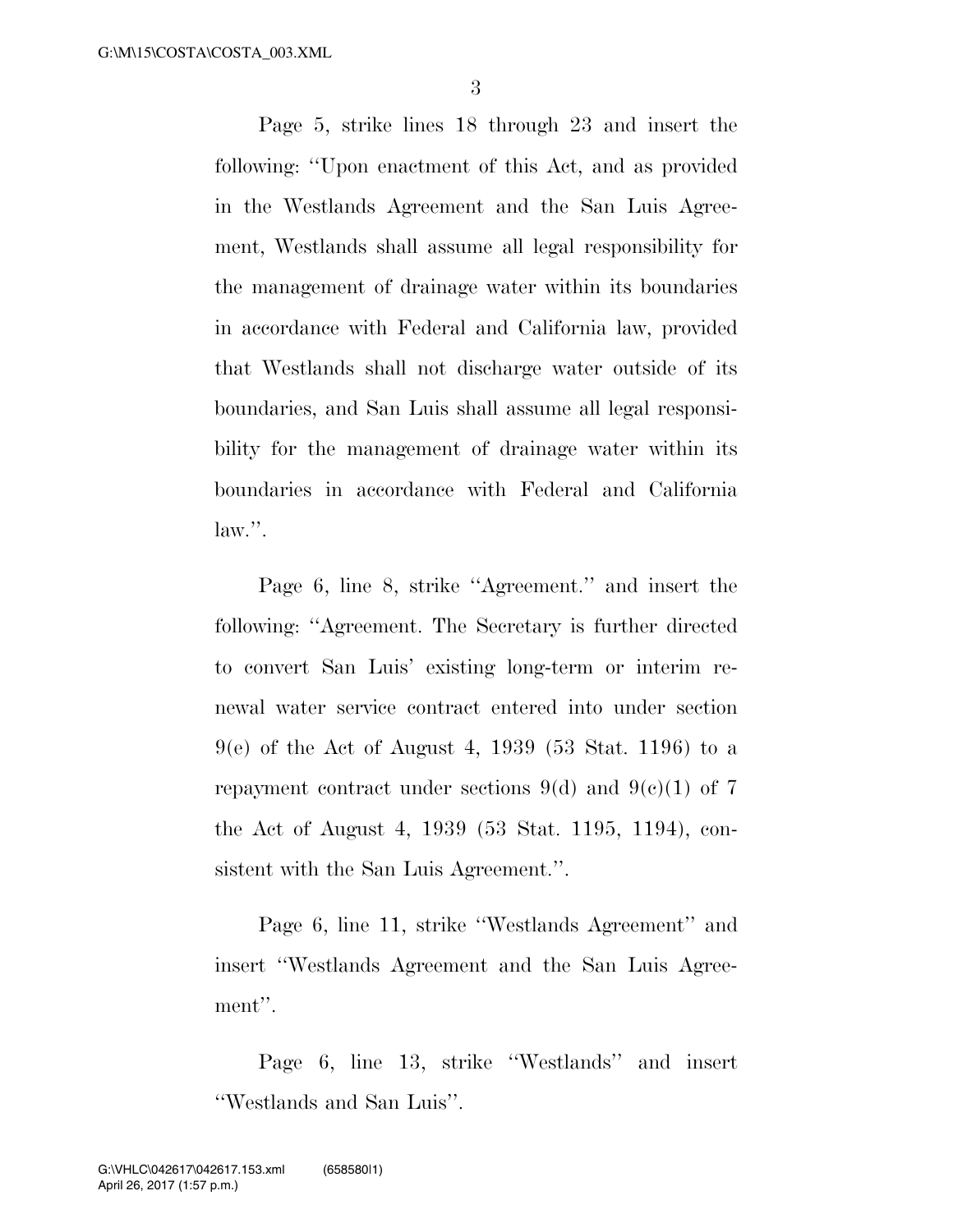Page 6, strike lines 21 through 25 and insert the following:

 (2) Conversion of Westlands' contracts as pro- vided in subsection (a) shall not afford Westlands a greater or lesser right to an annual allocation of Project Water than it had prior to the conversion of its contract under this Act. Conversion of San Luis' contract as provided in subsection (a) shall not af- ford San Luis a greater or lesser right to an annual allocation of Project Water than it had prior to the conversion of its contract under this Act.

Page 7, line 2, strike ''Westlands'' and insert ''Westlands or San Luis''.

Page 8, line 18, strike everything after "OF" and insert ''WESTLANDS' CAPITAL OBLIGATION.—Upon''.

Page 9, before line 8, insert the following:

 (b) SUSPENSION OF SAN LUIS' CAPITAL OBLIGA- TION.—Upon enactment of this Act, the San Luis' capital repayment obligation and payments under its existing water service contract shall be suspended until the execu- tion of the 9(d) repayment contract referenced in section 6, and upon execution of the 9(d) repayment contract, San Luis shall receive a credit against future operation and maintenance costs payable to the United States in the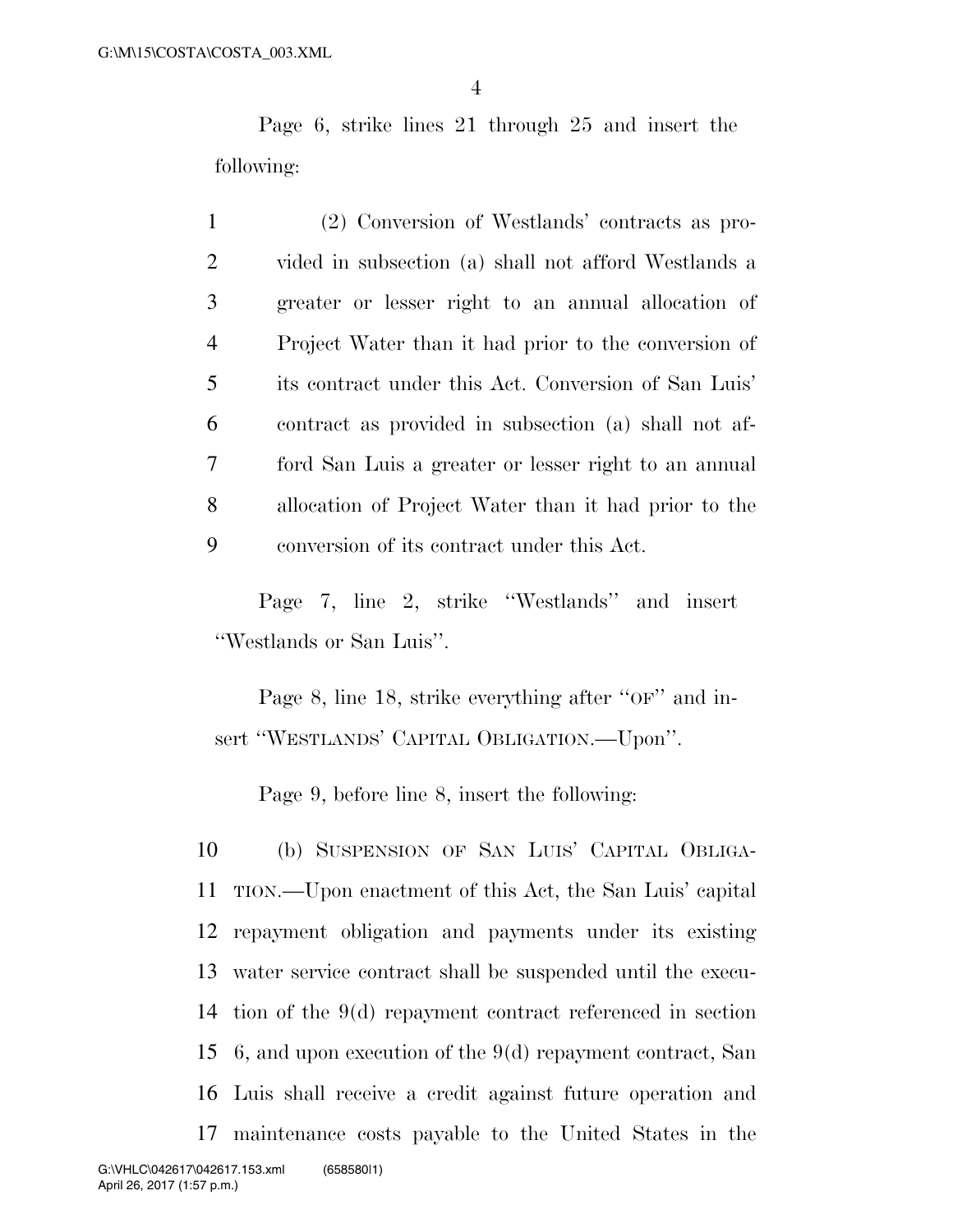1 amount of the capital costs under the existing water serv-

- 2 ice contract paid by San Luis between the date of the San
- 3 Luis Agreement and the date of enactment of this Act.

Page 9, line 8, strike "(b)" and insert " $(e)$ ".

Page 9, line 10, strike ''Westlands'' and insert ''Westlands or San Luis''.

Page 9, line 11, strike the period and insert ''and paragraph 6 of the San Luis Agreement.''

Page 9, line 12, strike " $(e)$ " and insert " $(d)$ ".

Page 9, line 15, strike "contracts" and insert "contracts with Westlands''.

Page 10, after line 7, insert the following:

 (2) Upon the date of execution of the 9(d) re- payment contract with San Luis referenced in sec- tion  $6(a)$  and as set forth in the San Luis Agree- ment, San Luis shall be relieved of its capital repay- ment obligations under its long-term or interim re- newal water service contract or any renewals or con- versions thereof (contract number 14–06–200– 7773A–IR5) existing as of the date of execution of the San Luis Agreement.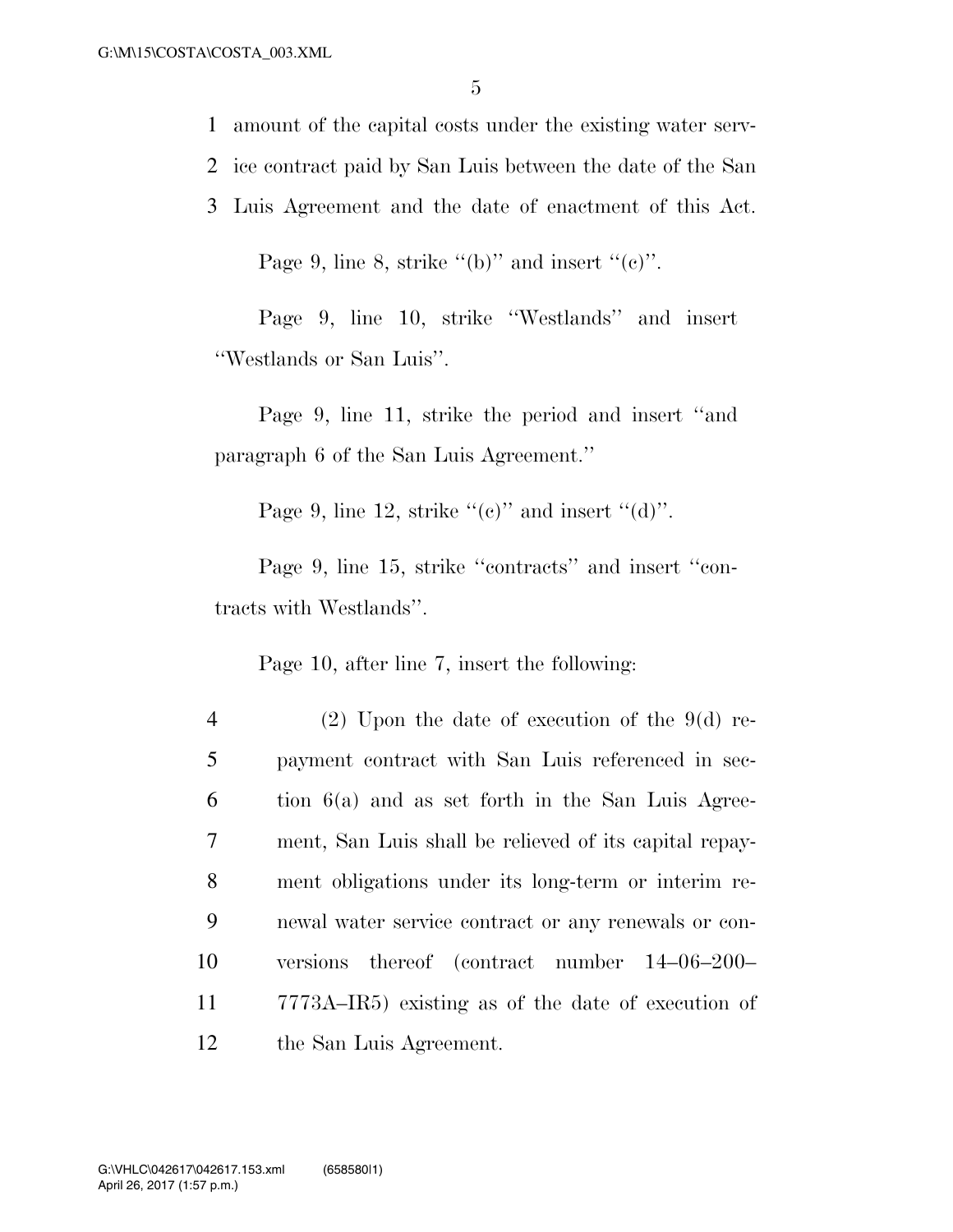Page 10, strike lines 8 through 9, and insert the following:

1 (3) Repayment relief granted in paragraph (1) 2 shall not extend to Westlands' operation and

Page 10, after line 20, insert the following:

 (4) Repayment relief granted in paragraph (2) shall not extend to San Luis' operation and mainte- nance obligations, whether payable to the United States or to an operating non-Federal entity, or to construction costs or other capitalized costs not yet allocated to or incurred by San Luis as of the date of the San Luis Agreement, respectively, including, but not limited to costs attributable to the Folsom Safety of Dams modifications, or the B.F. Sisk cor- rective action study, or any Safety of Dams or to the repayment of future capital costs incurred after the date of execution of the San Luis Agreement.

Page 10, line 21, strike " $(3)$ " and insert " $(5)$ ".

Page 11, line 8, insert the following after ''able.'' ''Central Valley Project construction costs or other capitalized costs allocated to San Luis after the date of the San Luis Agreement shall be repaid as provided by applicable Reclamation law. Any additional costs that may have been assigned to San Luis pursuant to paragraph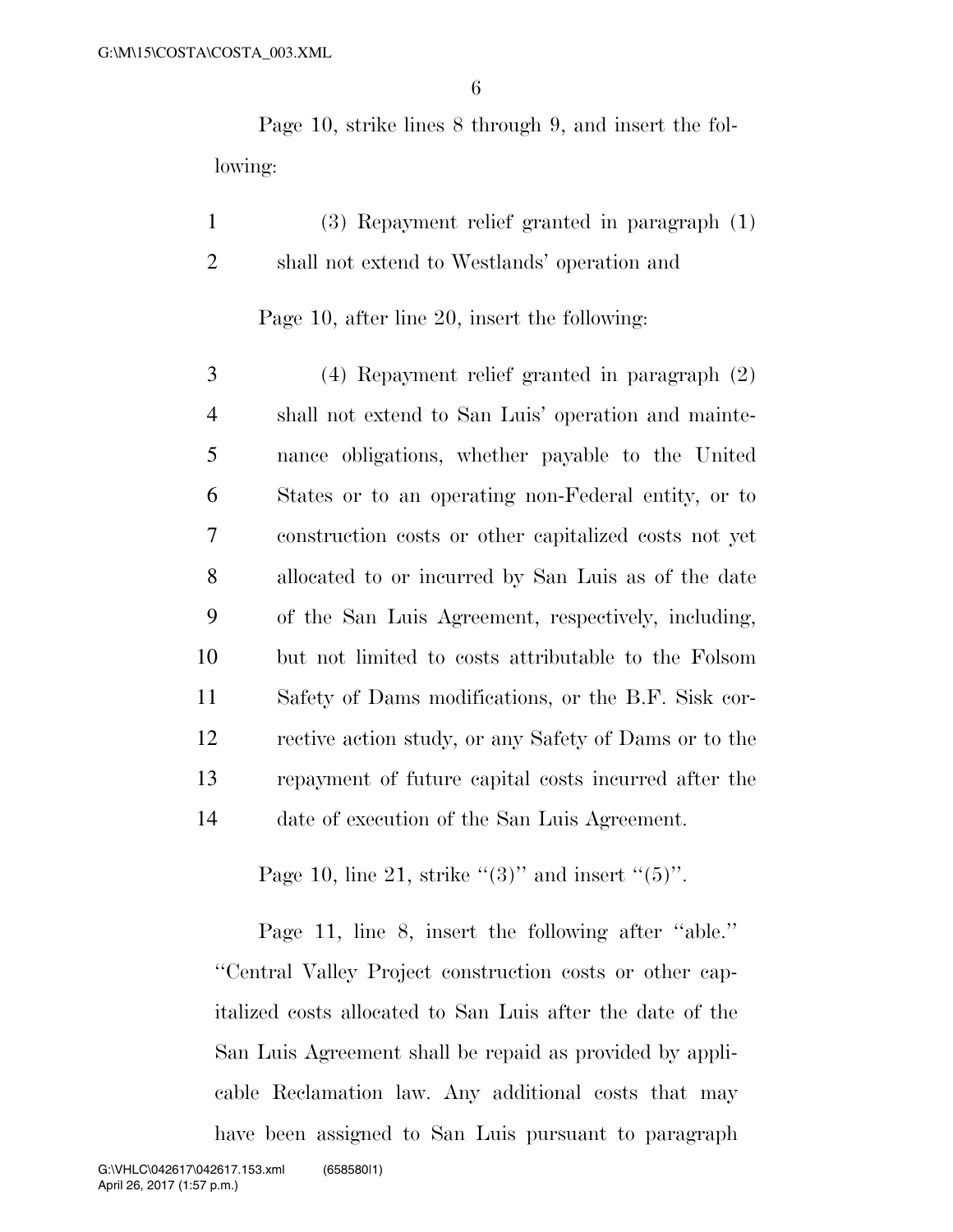6 of the San Luis Agreement related to the Central Valley Project final cost allocation shall be non-reimbursable.''

Page 11, line 9, strike " $(d)$ " and insert " $(e)$ ".

Page 11, strike lines 10 through 12, and insert the following:

| $\mathbf{1}$   | (1) | RECLAMATION REFORM ACT                              |  | - IN- |
|----------------|-----|-----------------------------------------------------|--|-------|
| 2              |     | WESTLANDS.—Upon discharge of Westlands' capital     |  |       |
| 3 <sup>7</sup> |     | repayment obligation as provided in subsection (d), |  |       |
| $\overline{4}$ |     | the provisions of section                           |  |       |

Page 11, after line 22 insert the following:

 (2) RECLAMATION REFORM ACT IN SAN LUIS.— Upon discharge of San Luis' capital repayment obli- gation as provided in subsection (d), the provisions of section213(a) and (b) of the Reclamation Reform Act of 1982 (96 Stat. 1269) shall be deemed to apply to lands in San Luis, and the ownership and full cost pricing limitations in any provision of Fed- eral reclamation law shall not apply to lands in San Luis notwithstanding the subsequent allocation of construction costs or other capitalized costs to San Luis. These exemptions shall be carried out in ac- cordance with the process set forth in the San Luis Agreement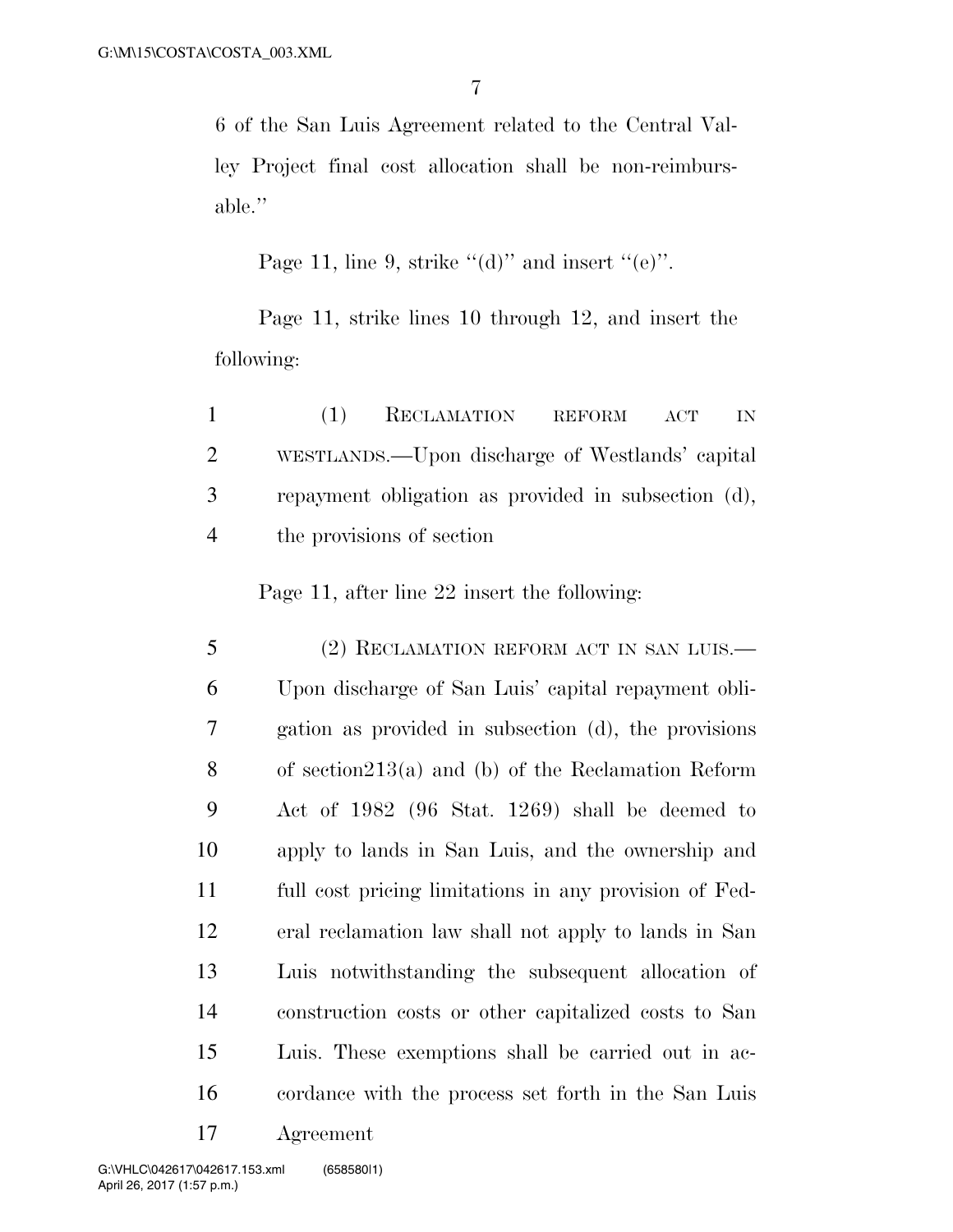Page 11, strike lines 23 through 25 and insert the following:

 (3) OTHER PROVISIONS.—Nothing in this Act is intended to relieve Westlands or San Luis of any other obligations under Reclamation law including Restoration

Page 12, strike lines 4 through 6 and insert the following:

 (a) TRANSFER TO WESTLANDS.—Upon the execution of the section 9(d) repayment contract with Westlands, or as soon thereafter as practicable, the Secretary shall transfer to Westlands title to:

Page 15, insert after line 7 the following:

 (b) TRANSFER TO SAN LUIS.—Upon the execution of the section 9(d) repayment contract with San Luis, or as soon thereafter as practicable, the Secretary shall transfer to San Luis title to—

 (1) all facilities owned by the United States that are within and operated by San Luis, including but not limited to—

 (A) all water conveyance and lateral sys- tems, and other related works for the fur- nishing of water and all lands and interest in lands, any buildings, equipment and machinery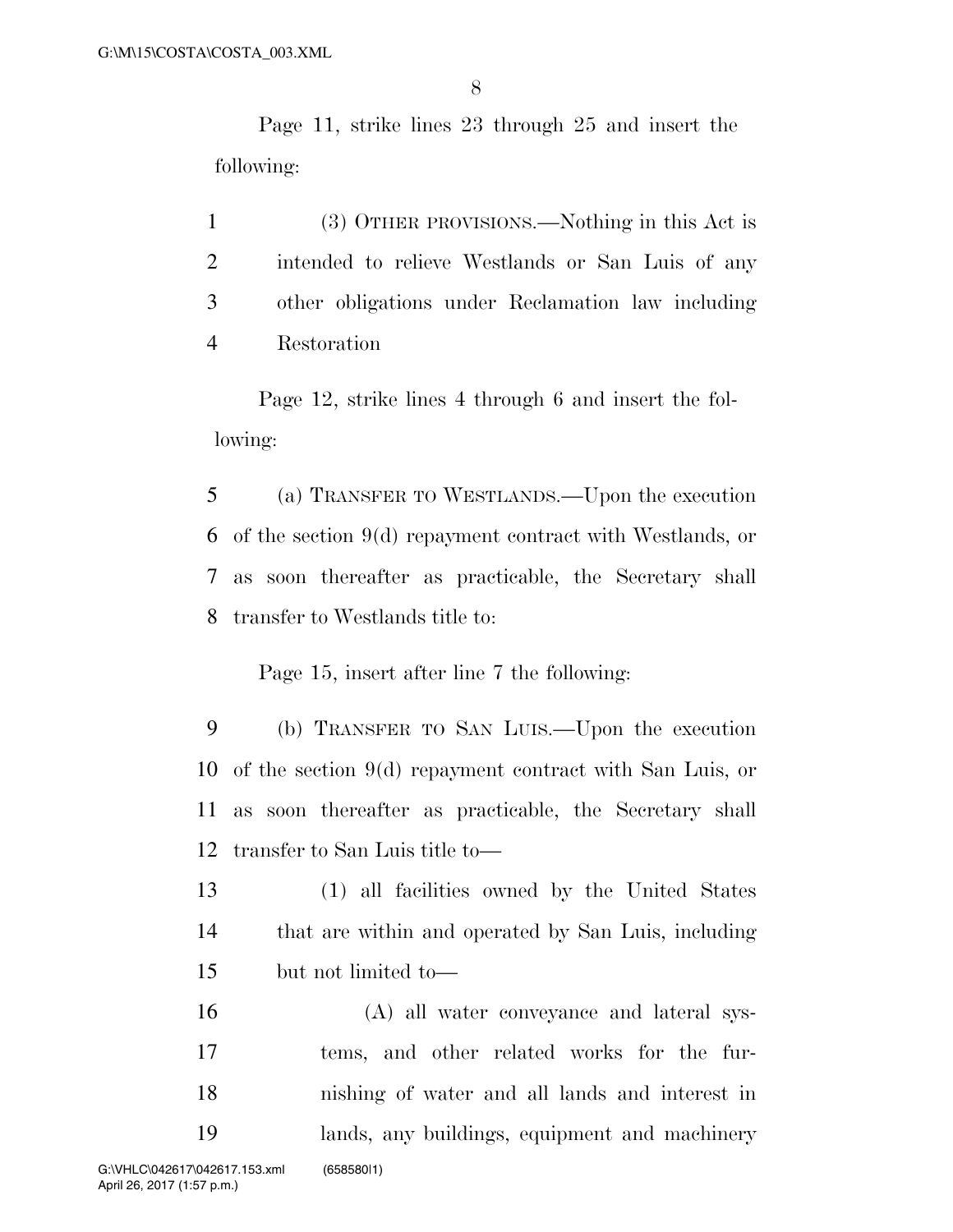| $\mathbf{1}$   | necessary for the operation and maintenance of          |
|----------------|---------------------------------------------------------|
| $\overline{2}$ | the water delivery facilities, pumping plants,          |
| 3              | turnouts, including but not limited to San Luis         |
| $\overline{4}$ | pumping plants appurtenant to the Delta-                |
| 5              | Mendota Canal and the San Luis Canal, solely            |
| 6              | utilized by San Luis, located at miles posts—           |
| 7              | (i) $D87.48R -$ Kaljian PP;                             |
| 8              | (ii) $S075.49R - PP6$ , PP7;                            |
| 9              | (iii) $S079.39R - PPS$ , PP9;                           |
| 10             | $(iv)$ S082.10R – PP10, PP11;                           |
| 11             | $(v)$ S092.16R $(A-D)$ - PP3, Fittje,                   |
| 12             | PP4, PP5; and                                           |
| 13             | (vi) $S101.70R - PP16$ , PP17; and                      |
| 14             | related structures, appurtenances,<br>(B)               |
| 15             | pumping plants, pumps, pipelines, motors, me-           |
| 16             | ters, valves, tanks, transformers and electrical        |
| 17             | equipment as specifically identified through the        |
| 18             | title transfer process of federally owned facili-       |
| 19             | ties, equipment, and real property associated           |
| 20             | with this subsection $(1)$ .                            |
| 21             | (2) all real property interests held by the             |
| 22             | United States in lands underlying or otherwise asso-    |
| 23             | ciated with the facilities and equipment listed in this |
| 24             | subsection (b), including all fee title, easements, and |
| 25             | rights of way.                                          |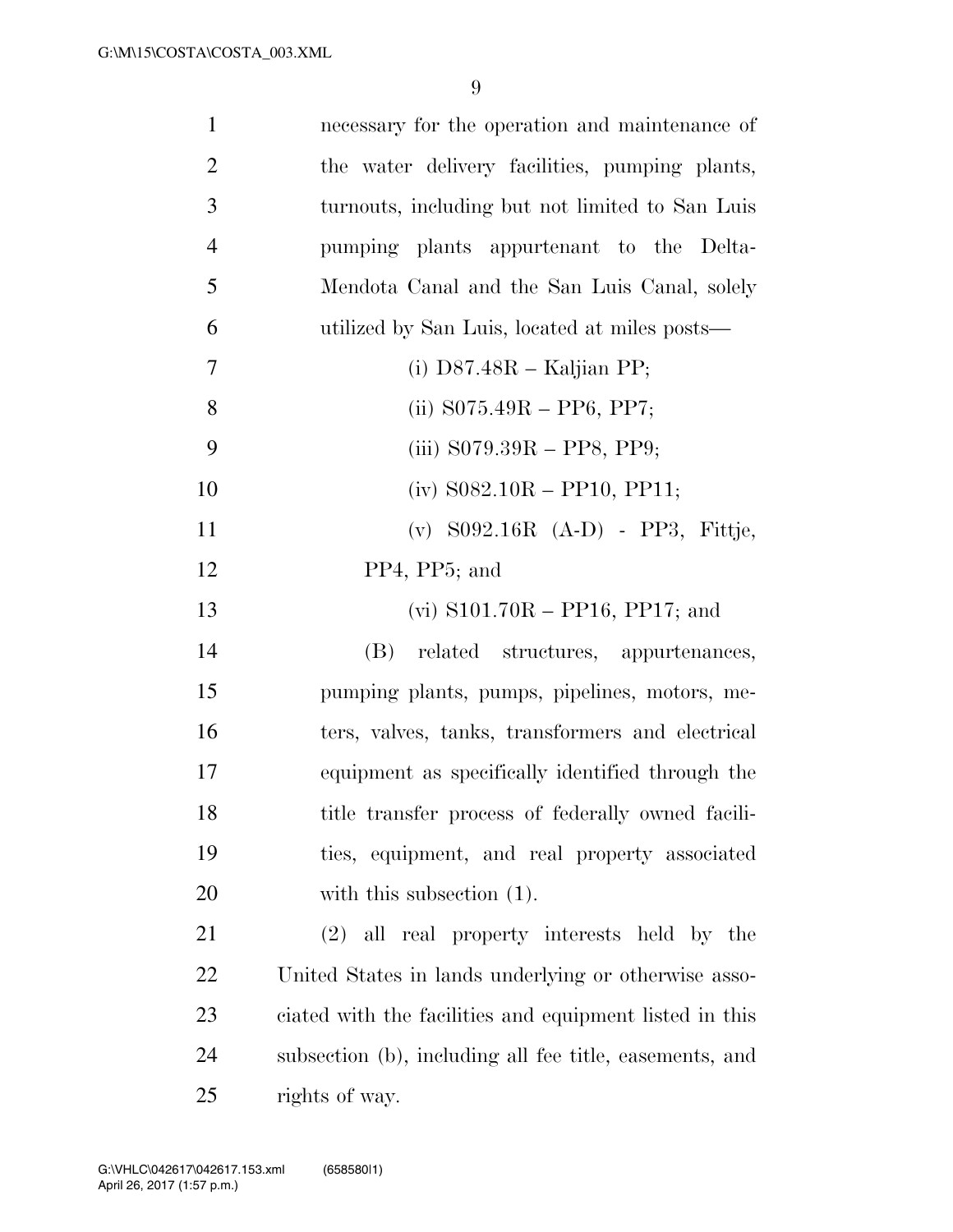Page 15, line 8, strike  $(6)$ " and insert  $(6)$ ".

Page 15, strike lines 17 through 18 and insert the following:

1 (d) CONDITION OF TRANSFER.—Upon transfer of 2 title to any facilities pursuant to this section, the trans-3 feree

Page 16, strike " $(d)$ " and insert " $(e)$ ".

Page 16, strike lines 12 through 15 and insert the following: ''Reclamation policies and procedures. The Secretary, Westlands and San Luis shall comply with all applicable requirements under Federal and California law before title to a facility is transferred pursuant to this section.".

Page 17, line 26, insert ''or San Luis'' after ''Westlands''.

Page 18, line 3, insert ''or San Luis'' after ''Westlands''.

Page 19, after line 3, insert the following:

## 4 **SEC. 12. FINANCIAL ASSISTANCE TO SAN LUIS WATER DIS-**5 **TRICT.**

6 The Secretary is authorized to provide financial as-7 sistance as specified in paragraph 7 of the San Luis